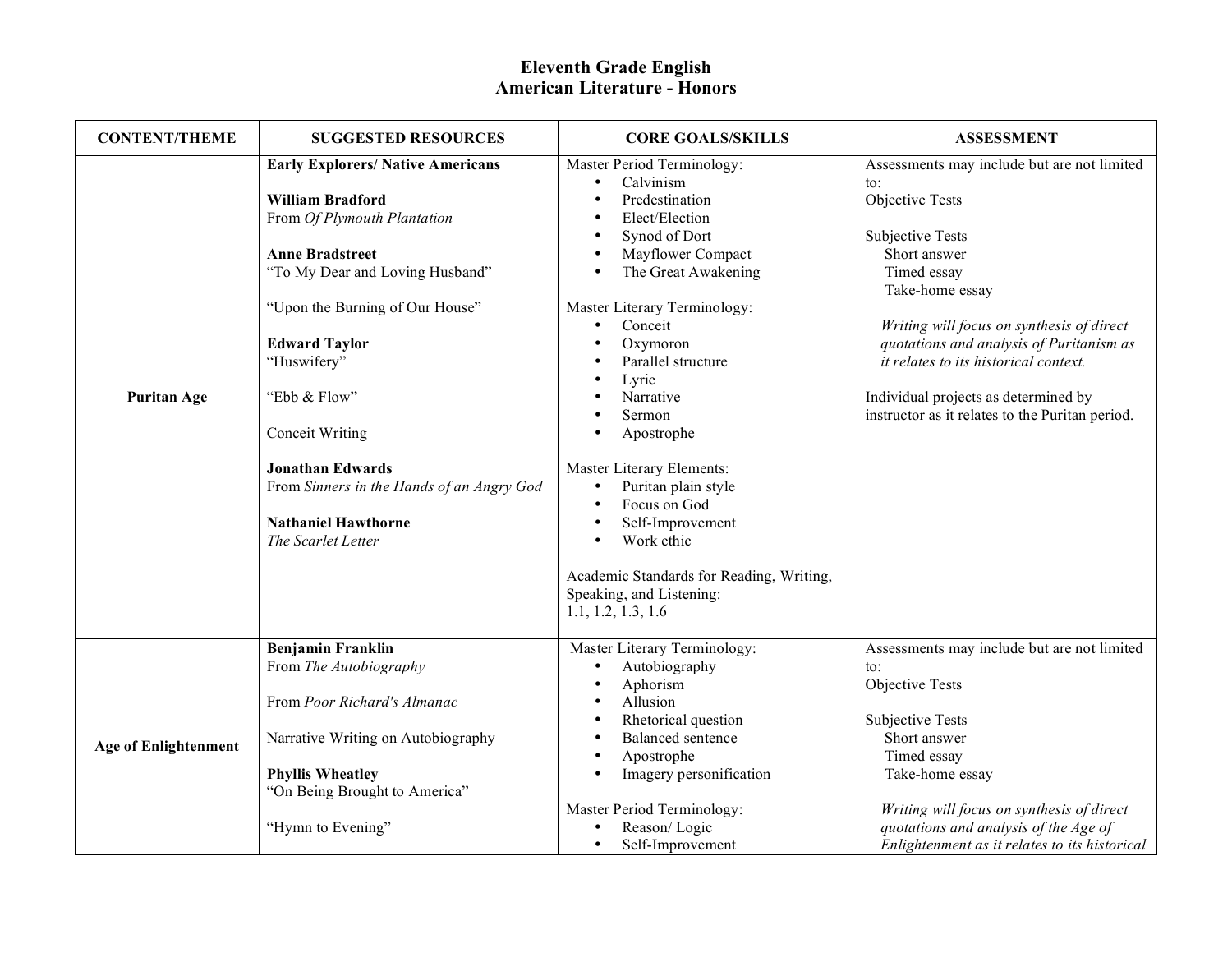| "To His Excellency, George Washington" |                                          | context.                               |
|----------------------------------------|------------------------------------------|----------------------------------------|
|                                        | Academic Standards for Reading, Writing, |                                        |
| "To the Cambridge Students"            | Speaking, and Listening:                 | Individual projects as determined by   |
|                                        | 1.1, 1.2, 1.3, 1.6                       | instructor as it relates to the Age of |
|                                        |                                          | Enlightenment.                         |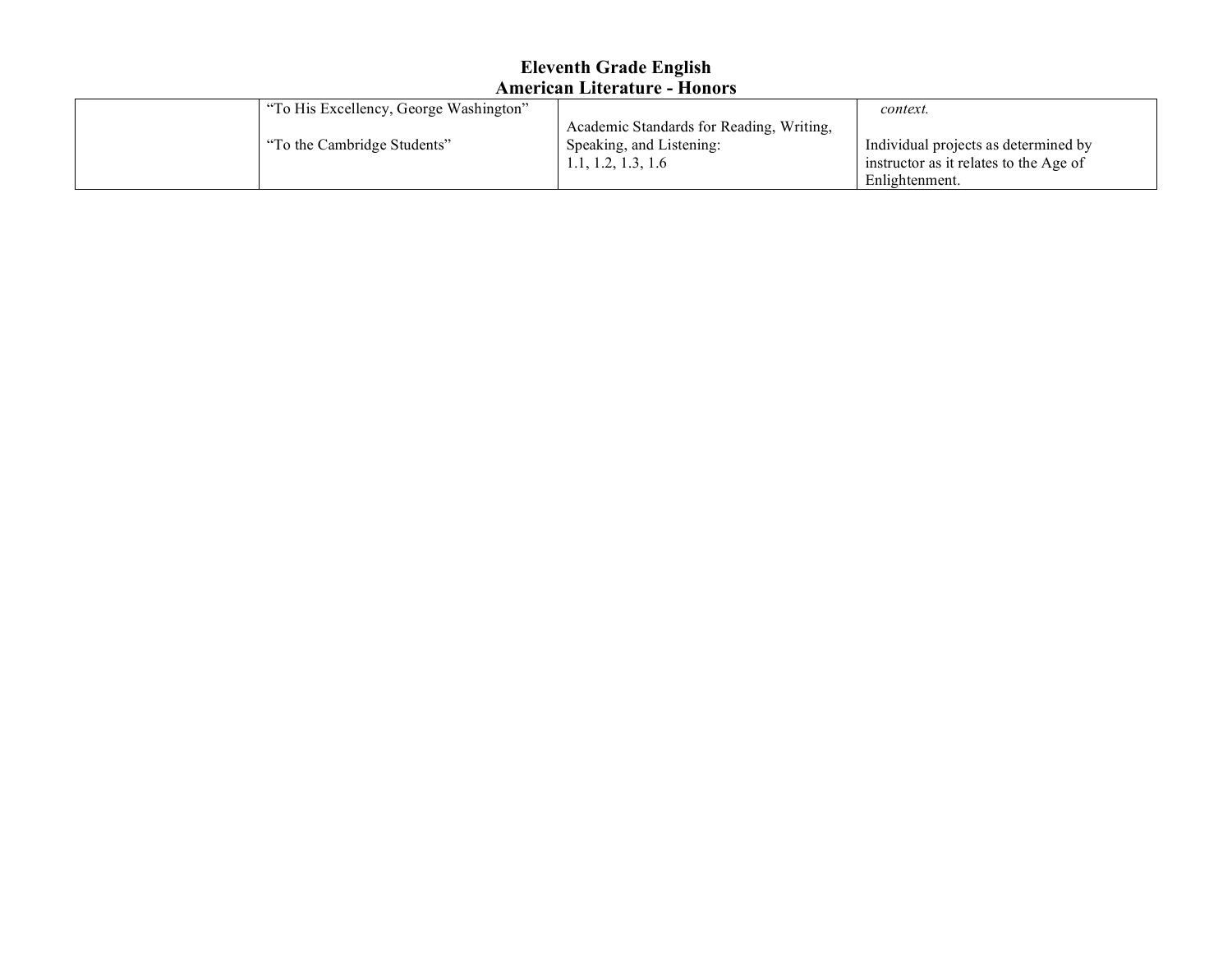| <b>CONTENT/THEME</b>           | <b>SUGGESTED RESOURCES</b>                                                            | <b>CORE GOALS/SKILLS</b>                 | <b>ASSESSMENT</b>                           |
|--------------------------------|---------------------------------------------------------------------------------------|------------------------------------------|---------------------------------------------|
|                                | <b>Patrick Henry</b><br>From Speech in the Virginia Convention<br><b>Thomas Paine</b> |                                          |                                             |
|                                | From The Crisis, No. I                                                                |                                          |                                             |
|                                | <b>Thomas Jefferson</b><br>Declaration of Independence                                |                                          |                                             |
| Age of Enlightenment,<br>Cont. | <b>Olaudah Equiano</b><br>From The Interesting Narrative of Olaudah<br>Equiano        |                                          |                                             |
|                                | <b>Abigail Adams</b><br>"Letter to Her Daughter from the White<br>House"              |                                          |                                             |
|                                | Michel-Guillaume Jean de Crevecoeur<br>From Letters from an American Farmer           |                                          |                                             |
|                                | <b>Ralph Waldo Emerson</b>                                                            | Master Period Terminology:               | Assessments may include but are not limited |
|                                | From Nature                                                                           | Romanticism<br>$\bullet$                 | to:                                         |
|                                |                                                                                       | Gothicism<br>$\bullet$                   | <b>Objective Tests</b>                      |
|                                | From Self-Reliance                                                                    | Transcendentalism                        |                                             |
|                                |                                                                                       | Master Literary Terminology:             | <b>Subjective Tests</b>                     |
|                                | <b>Henry David Thoreau</b>                                                            | Ambiguous character                      | Short answer                                |
|                                | From Walden                                                                           | Symbol                                   | Timed essay                                 |
| Romantic Age,                  |                                                                                       | Paradox                                  | Take-home essay                             |
| including                      | From Civil Disobedience                                                               | Omniscient narrator                      |                                             |
| <b>Transcendentalism and</b>   |                                                                                       | First person narrator                    | Writing will focus on synthesis of direct   |
| Gothicism, and Bridge          | <b>Henry Wadsworth Longfellow</b>                                                     | Rhyme                                    | quotations and analysis of Romanticism as   |
| <b>Poets</b>                   | "Psalm of Life"                                                                       | Alliteration                             | it relates to its historical context.       |
|                                | "The Tide Rises, The Tide Falls"                                                      | Assonance<br>Consonance                  | Individual projects as determined by        |
|                                |                                                                                       | Onomatopeia                              | instructor as it relates to the Romantic    |
|                                | "Paul Revere's Ride"                                                                  | Meter                                    | period.                                     |
|                                |                                                                                       | Rhyme scheme                             |                                             |
|                                |                                                                                       | Stanza                                   |                                             |
|                                |                                                                                       |                                          |                                             |
|                                |                                                                                       | Academic Standards for Reading, Writing, |                                             |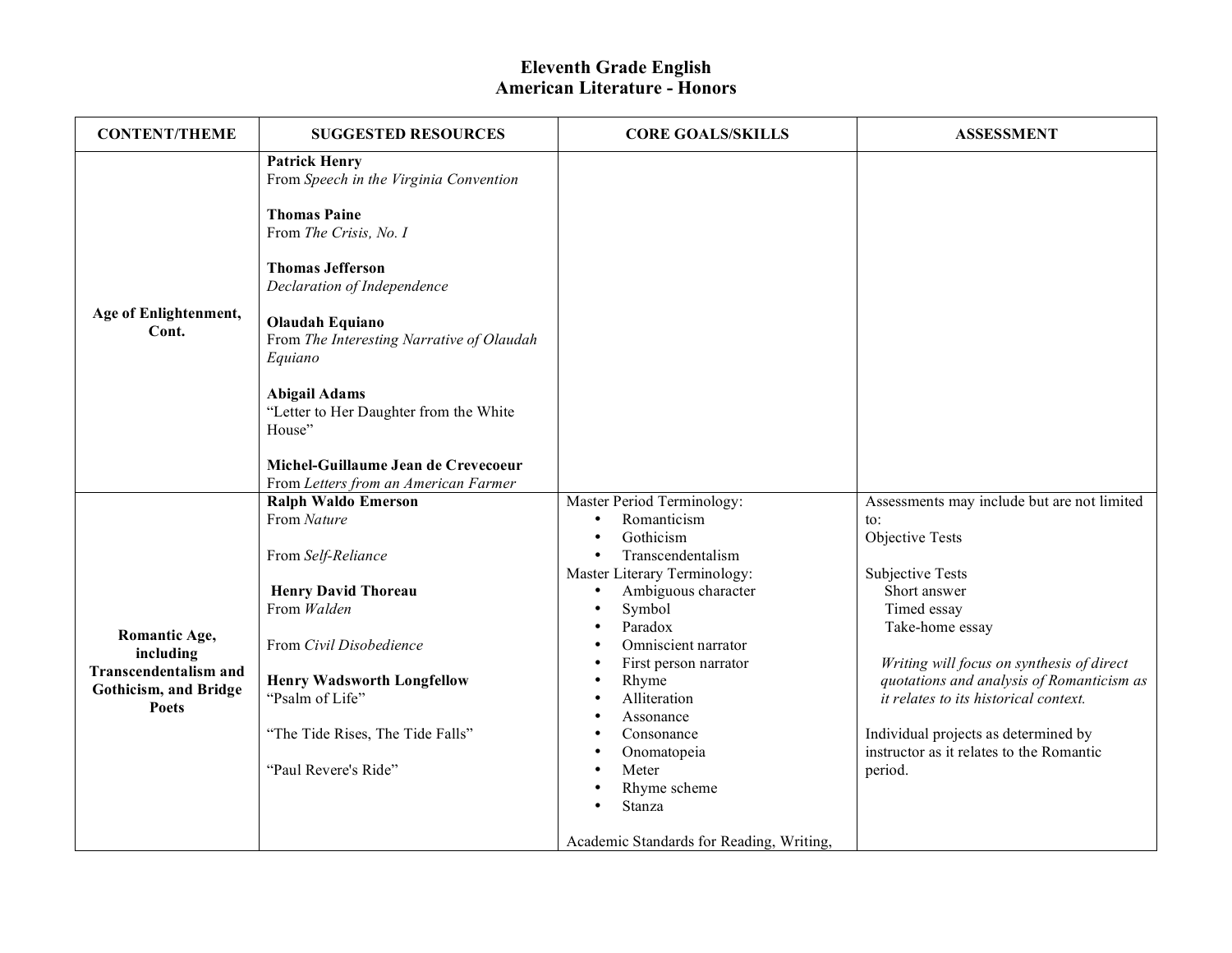|  | $\sim$ $\sim$ $\sim$<br>$\sim$<br>Speaking, and Listening: |  |
|--|------------------------------------------------------------|--|
|  | 1.1, 1.2, 1.3, 1.6                                         |  |
|  |                                                            |  |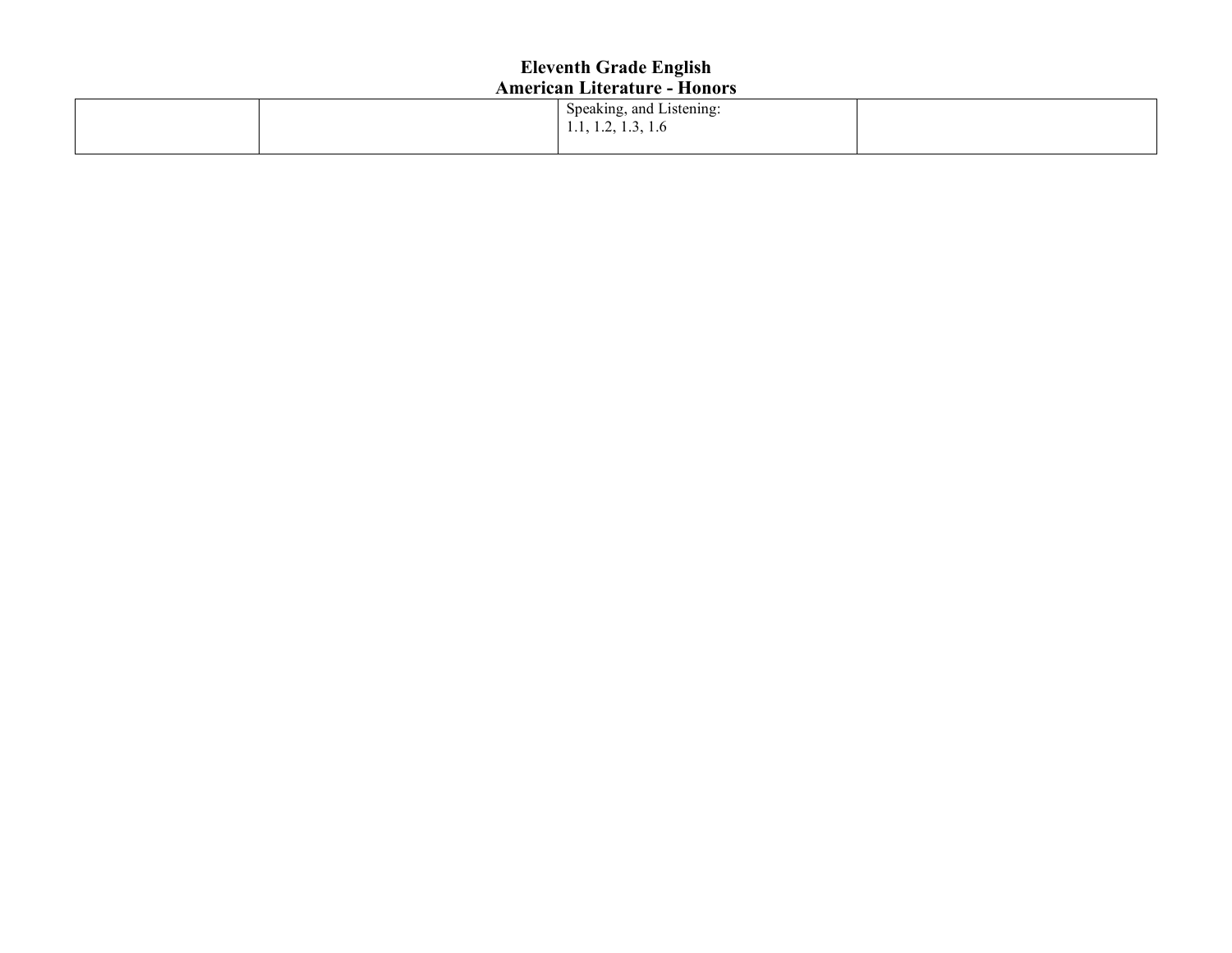| <b>CONTENT/THEME</b>                                                                                | <b>SUGGESTED RESOURCES</b>                                                                                                                                                                                                                                                                                                                                                                                                                                                                                                                                                               | <b>CORE GOALS/SKILLS</b> | <b>ASSESSMENT</b> |
|-----------------------------------------------------------------------------------------------------|------------------------------------------------------------------------------------------------------------------------------------------------------------------------------------------------------------------------------------------------------------------------------------------------------------------------------------------------------------------------------------------------------------------------------------------------------------------------------------------------------------------------------------------------------------------------------------------|--------------------------|-------------------|
| Romantic Age,<br>including<br><b>Transcendentalism and</b><br>Gothicism, and Bridge<br>Poets, Cont. | William Cullen Bryant<br>"Thanatopsis"<br>"To a Waterfowl"<br><b>Oliver Wendell Holmes</b><br>"Old Ironsides"<br><b>James Russell Lowell</b><br>"The First Snowfall"<br><b>John Greenleaf Whittier</b><br>from Snowbound<br><b>James Fenimore Cooper</b><br>Last of the Mohicans (film)<br>from The Praire<br><b>Annie Dillard</b><br>From Pilgrim at Tinker Creek<br><b>Margaret Fuller</b><br>From The Dial<br><b>Edgar Allan Poe</b><br>"The Raven"<br>"The Fall of the House of Usher"<br>"Annabelle Lee"<br>"A Valentine"<br><b>Washington Irving</b><br>"The Devil and Tom Walker" |                          |                   |
|                                                                                                     | <b>Herman Melville</b><br>from Moby Dick                                                                                                                                                                                                                                                                                                                                                                                                                                                                                                                                                 |                          |                   |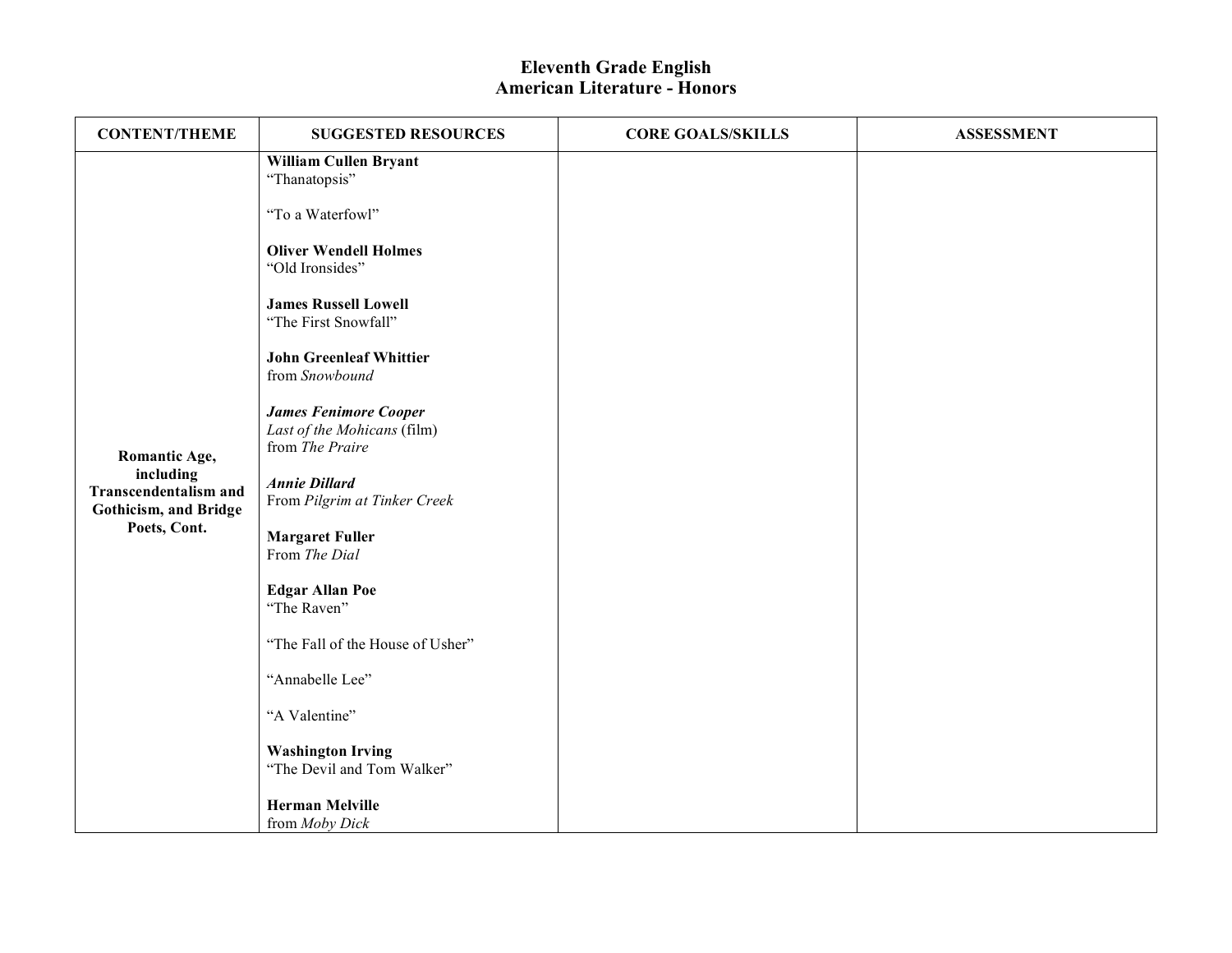| <b>CONTENT/THEME</b>                      | <b>SUGGESTED RESOURCES</b>                                    | <b>CORE GOALS/SKILLS</b>      | <b>ASSESSMENT</b>                           |
|-------------------------------------------|---------------------------------------------------------------|-------------------------------|---------------------------------------------|
|                                           | <b>Emily Dickinson</b><br>"I heard a Fly buzz - when I died-" |                               |                                             |
|                                           | "Because I could not stop for Death"                          |                               |                                             |
|                                           | "There's a certain Slant of light"                            |                               |                                             |
| Romantic Age,                             | "The Brain-is wider than the Sky"                             |                               |                                             |
| including<br><b>Transcendentalism and</b> | Deconstruction of E.D.                                        |                               |                                             |
| Gothicism, and Bridge<br>Poets, Cont.     | <b>Walt Whitman</b><br>From Song of Myself                    |                               |                                             |
|                                           | "I hear America Singing"                                      |                               |                                             |
|                                           | <b>Langston Hughes</b><br>"I, Too"                            |                               |                                             |
|                                           | Angela de Hoyos<br>"To Walt Whitman"                          |                               |                                             |
|                                           | <b>Ambrose Bierce</b>                                         | Master Literary Terminology:  | Assessments may include but are not limited |
|                                           | "Occurrence at Owl Creek Bridge"                              | Motif<br>$\bullet$            | to:                                         |
|                                           |                                                               | Dialogue                      | <b>Objective Tests</b>                      |
|                                           | <b>Bret Harte</b>                                             | Humor                         |                                             |
|                                           | "The Outcasts of Poker Flats"                                 | Satire                        | <b>Subjective Tests</b><br>Short answer     |
|                                           | <b>Kate Chopin</b>                                            | Parody<br>Stereotype          | Timed essay                                 |
|                                           | "Story of an Hour"                                            | <b>Maturation Novel</b>       | Take-home essay                             |
| Naturalism/Realism                        |                                                               | Picaresque Novel<br>$\bullet$ |                                             |
|                                           | <b>Edwin Arlington Robinson</b>                               | Master Period Terminology:    | Writing will focus on synthesis of direct   |
|                                           | "Luke Havergal"                                               | Realism<br>$\bullet$          | quotations and analysis of                  |
|                                           |                                                               | Naturalism<br>$\bullet$       | Naturalism/Realism as                       |
|                                           | "Richard Corey"                                               |                               | they relate to their historical context.    |
|                                           |                                                               |                               | Individual projects as determined by        |
|                                           |                                                               |                               | instructor as it relates to the Ages of     |
|                                           |                                                               |                               | Naturalism and Realism.                     |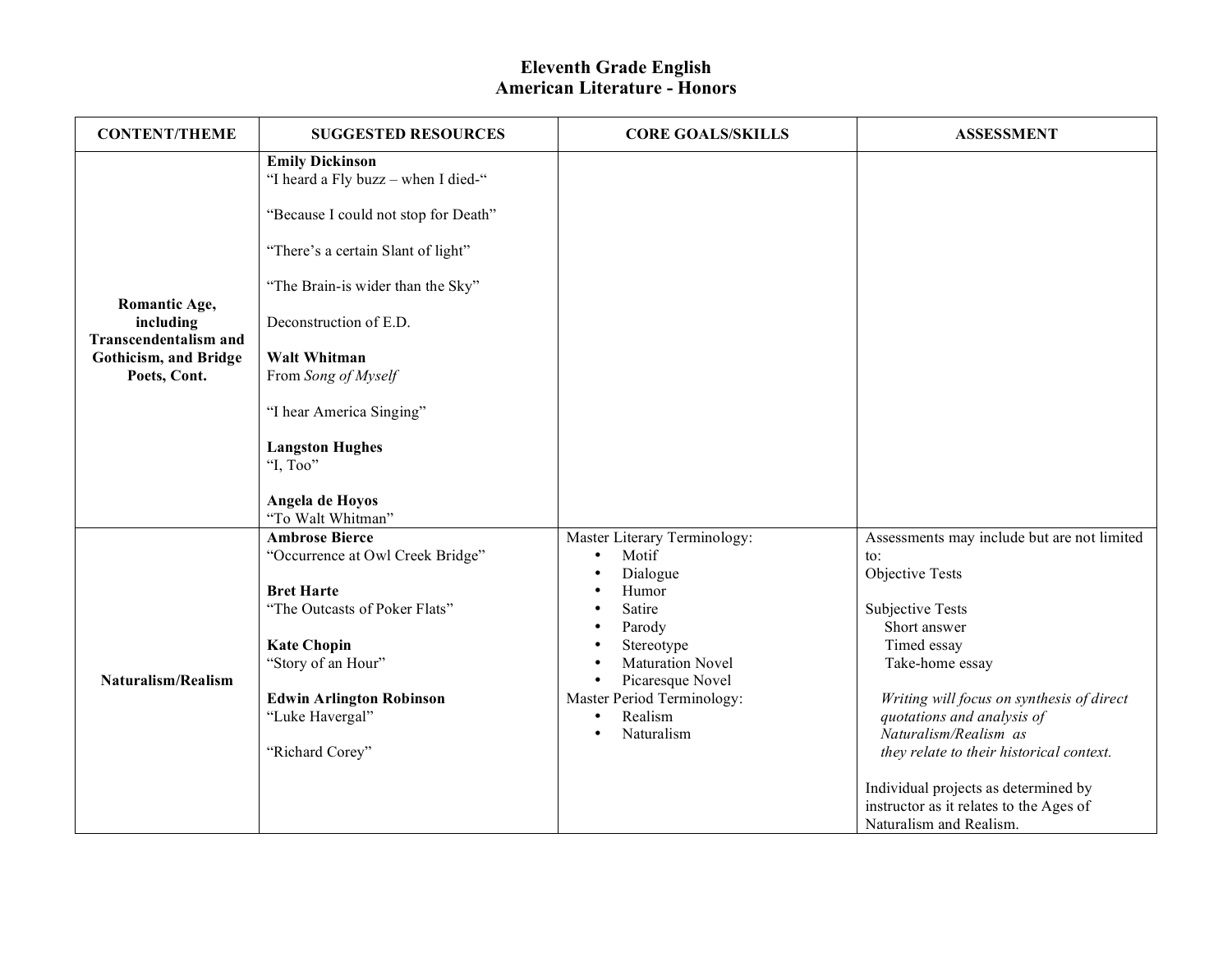| <b>CONTENT/THEME</b>          | <b>SUGGESTED RESOURCES</b>                                                                                                                                                                                                                                                                                                                         | <b>CORE GOALS/SKILLS</b>                                                                                                                                                                                                                                                                | <b>ASSESSMENT</b>                                                                                                                                                                                                                                                                                                                                                                                           |
|-------------------------------|----------------------------------------------------------------------------------------------------------------------------------------------------------------------------------------------------------------------------------------------------------------------------------------------------------------------------------------------------|-----------------------------------------------------------------------------------------------------------------------------------------------------------------------------------------------------------------------------------------------------------------------------------------|-------------------------------------------------------------------------------------------------------------------------------------------------------------------------------------------------------------------------------------------------------------------------------------------------------------------------------------------------------------------------------------------------------------|
| Naturalism/Realism,<br>Cont.  | <b>Edgar Lee Masters</b><br>"Lucinda Matlock"<br>"Richard Bone"<br><b>Stephen Crane</b><br>"Open Boat"                                                                                                                                                                                                                                             | Academic Standards for Reading, Writing,<br>Speaking, and Listening:<br>1.1, 1.2, 1.3, 1.6                                                                                                                                                                                              |                                                                                                                                                                                                                                                                                                                                                                                                             |
|                               | <b>Mark Twain</b><br>The Adventures of Huckleberry Finn                                                                                                                                                                                                                                                                                            |                                                                                                                                                                                                                                                                                         |                                                                                                                                                                                                                                                                                                                                                                                                             |
| <b>Age of Disillusionment</b> | T.S. Eliot<br>"The Love Song of J. Alfred Prufrock"<br>ee cummings<br>"old age sticks"<br>"I was sitting in mesorleys"<br><b>Robert Frost</b><br>"Out, Out-"<br>"Mending Wall"<br>W. H. Auden<br>"The Unknown Citizen"<br><b>Langston Hughes</b><br>"The Negro Speaks of Rivers"<br>Jazz Poems<br><b>Tillie Olsen</b><br>"As I Stand Here Ironing" | Master Period Terminology:<br>Disillusionment<br>$\bullet$<br>Jazz Age<br>Harlem Renaissance<br>Master Literary Terminology:<br>Frame Technique<br>Flashback<br>Modes of Characterization<br>Academic Standards for Reading, Writing,<br>Speaking, and Listening:<br>1.1, 1.2, 1.3, 1.6 | Assessments may include but are not limited<br>$\mathsf{to}$ :<br>Objective Tests<br><b>Subjective Tests</b><br>Short answer<br>Timed essay<br>Take-home essay<br>Writing will focus on synthesis of direct<br>quotations and analysis of Disillusionment<br>as it relates to its historical context.<br>Individual projects as determined by<br>instructor as it relates to the Age of<br>Disillusionment. |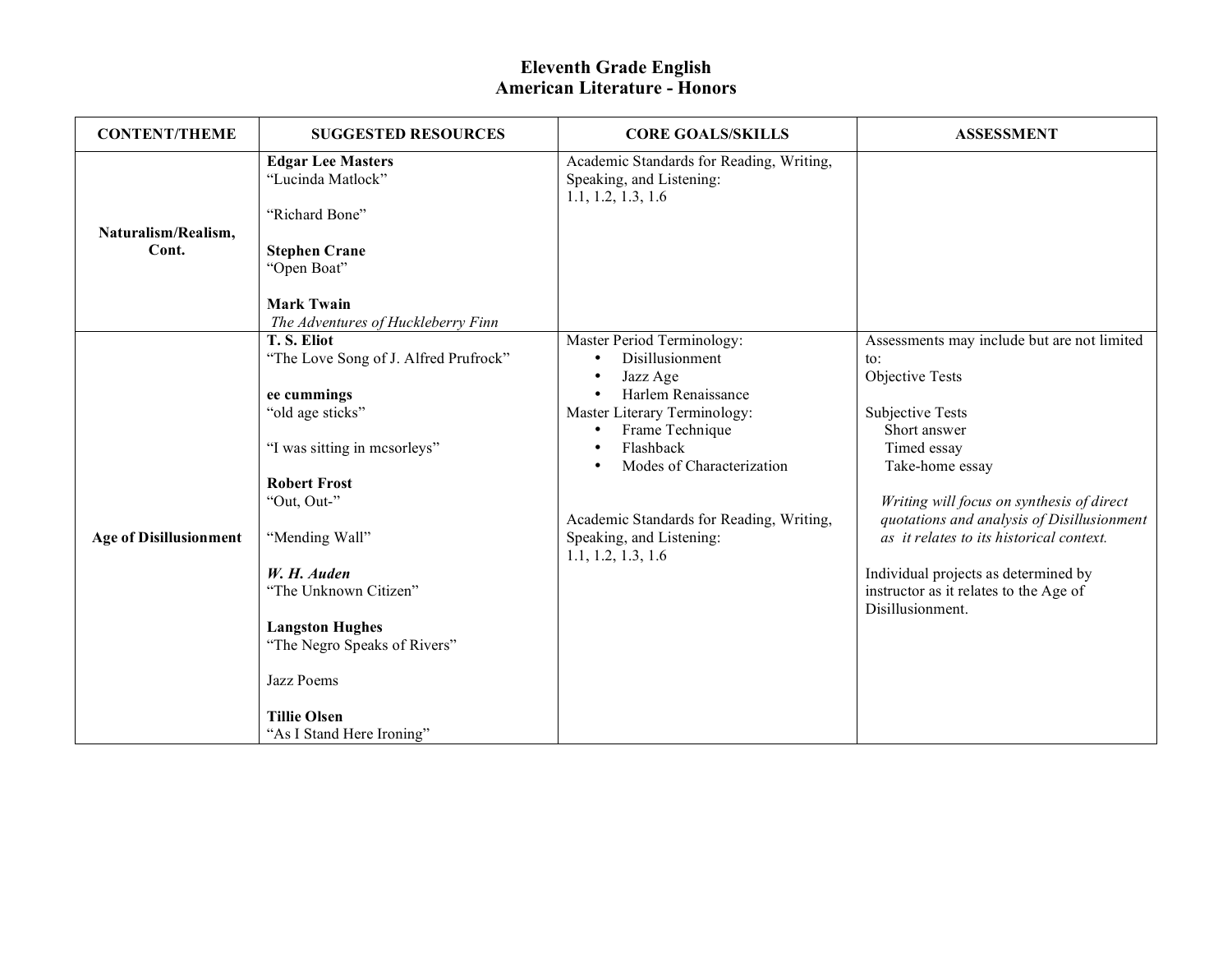| <b>CONTENT/THEME</b>             | <b>SUGGESTED RESOURCES</b>                                                                                                                                                   | <b>CORE GOALS/SKILLS</b>                                                                                                                                                                                                                                                                                              | <b>ASSESSMENT</b>                                                                                                                                                                                                                                                                                                                                                                                      |
|----------------------------------|------------------------------------------------------------------------------------------------------------------------------------------------------------------------------|-----------------------------------------------------------------------------------------------------------------------------------------------------------------------------------------------------------------------------------------------------------------------------------------------------------------------|--------------------------------------------------------------------------------------------------------------------------------------------------------------------------------------------------------------------------------------------------------------------------------------------------------------------------------------------------------------------------------------------------------|
| Age of Disillusionment,<br>Cont. | <b>William Faulkner</b><br>"A Rose for Emily"<br>"Nobel Prize Speech"<br><b>F. Scott Fitzgerald</b><br>The Great Gatsby                                                      | Master Period Terminology:<br>Disillusionment<br>$\bullet$<br>Jazz Age<br>Harlem Renaissance<br>Master Literary Terminology:<br>Frame Technique<br>$\bullet$<br>Flashback<br>Modes of Characterization<br>Academic Standards for Reading, Writing,<br>Speaking, and Listening:<br>1.1, 1.2, 1.3, 1.6                  |                                                                                                                                                                                                                                                                                                                                                                                                        |
| <b>Age of Anxiety</b>            | <b>J.D. Salinger</b><br>Catcher in the Rye<br><b>Jonathan Knowles</b><br>A Separate Peace<br><b>Arthur Miller</b><br>The Crucible (film)<br>Gilman<br>"The Yellow Wallpaper" | Master Period Terminology:<br>Anxiety<br>$\bullet$<br>Cold War<br>McCarthyism<br>Psychological Development<br>Witch Hunt<br>Master Literary Terminology:<br>Initiation<br>$\bullet$<br>Drama<br><b>Stage Directions</b><br>Academic Standards for Reading, Writing,<br>Speaking, and Listening:<br>1.1, 1.2, 1.3, 1.6 | Assessments may include but are not limited<br>$\mathsf{to}$ :<br>Objective Tests<br><b>Subjective Tests</b><br>Short answer<br>Timed essay<br>Take-home essay<br>Writing will focus on synthesis of direct<br>quotations and analysis of the Age of<br>Anxiety as it relates to its historical<br>context.<br>Individual projects as determined by<br>instructor as it relates to the Age of Anxiety. |
| Writing                          | Observation Paper: Narrative                                                                                                                                                 | Prepare for PSSAs                                                                                                                                                                                                                                                                                                     | Complete required essay assignments                                                                                                                                                                                                                                                                                                                                                                    |
|                                  | Definition Paper: Informative<br>Persuasive Essay                                                                                                                            | Develop research skills<br>Master preparation of outline                                                                                                                                                                                                                                                              |                                                                                                                                                                                                                                                                                                                                                                                                        |
|                                  | Lit Paper: Persuasive/Informative                                                                                                                                            | Prepare works cited and essay                                                                                                                                                                                                                                                                                         |                                                                                                                                                                                                                                                                                                                                                                                                        |
|                                  | Research Paper                                                                                                                                                               | Documentation per MLA format                                                                                                                                                                                                                                                                                          |                                                                                                                                                                                                                                                                                                                                                                                                        |
|                                  |                                                                                                                                                                              |                                                                                                                                                                                                                                                                                                                       |                                                                                                                                                                                                                                                                                                                                                                                                        |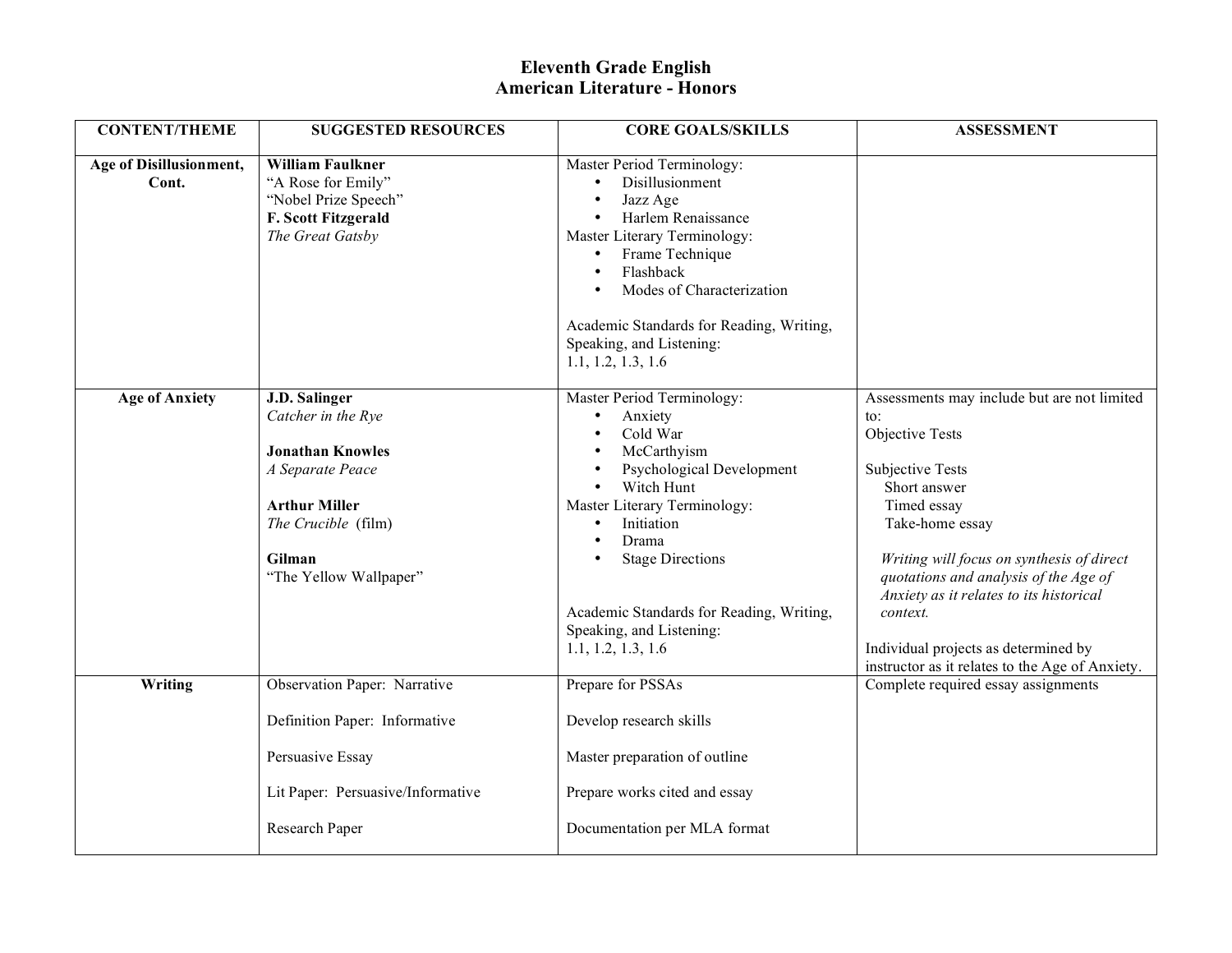|         |                                            | Edit per Kennett High School style sheet |                                                                  |
|---------|--------------------------------------------|------------------------------------------|------------------------------------------------------------------|
| Grammar | Verbals                                    | Understand correct grammatical forms     | Complete teacher assessments                                     |
|         | <b>Active/Passive Voice</b><br>Parallelism |                                          | Display mastery by<br>using correct forms in writing submissions |